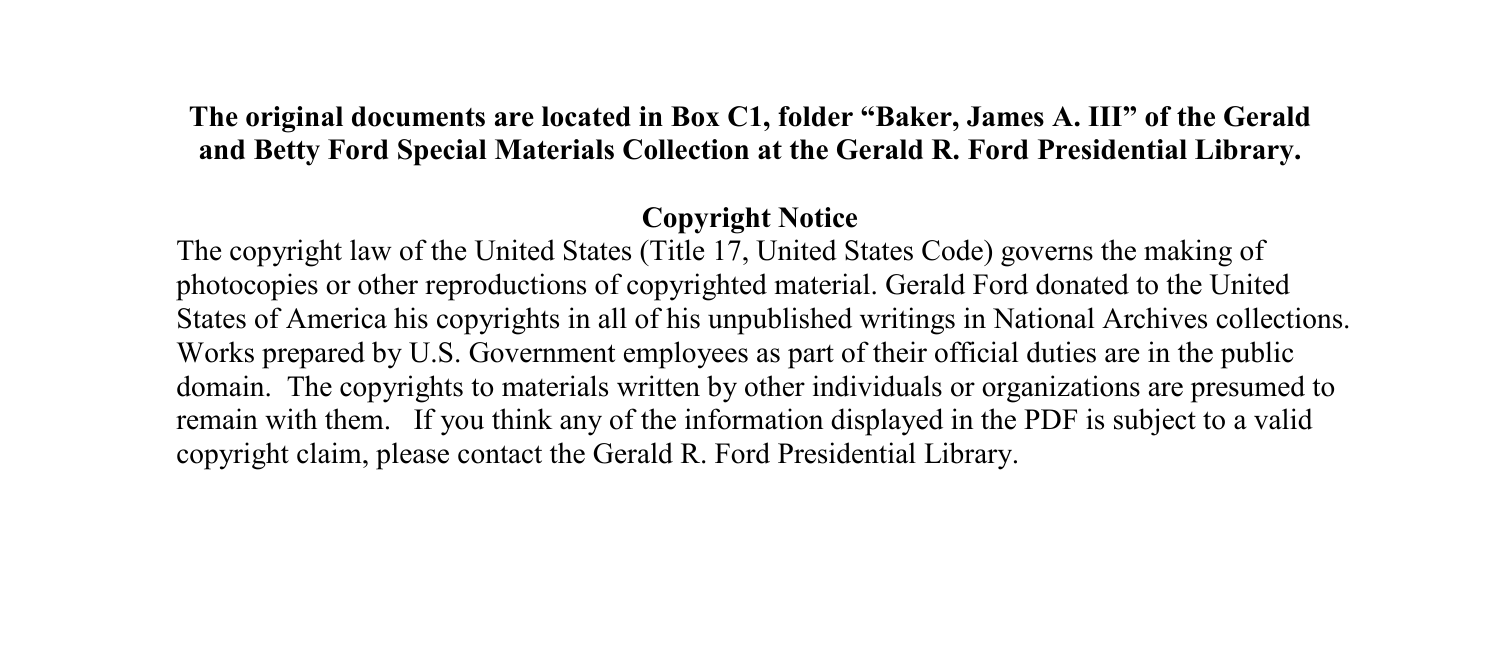## **President Ford Committee**

1828 L STREET, N.W., SUITE 250, WASHINGTON, D.C. 20036 (202) 457-6400

**WHE PRESIDENT HAS STAN.** 

November 4, 1976

The Honorable Gerald R. Ford The President of the United States The White House Washington, D. C. 20500

Dear Mr. President:

This is a difficult letter to write because we have lost perhaps the closest electoral vote contest in history. The fact that few gave us any chance at all when we started doesn't ease the pain of losing.

The best man did not win this race, and the American people are the losers for it. This country owes you and your family a tremendous debt of gratitude, and history will record you as one of our most beloved, respected and effective Presidents. It's been my privilege to have had the opportunity to know you and your family and to serve you in positions of high responsibility. I thank you for giving me this honor.

Sincerely,

Vames A. Baker, III

*The President Ford Committee, James A. Baker III, Chairman, Royston C. Hughes, Treasurer.* 

 $\sim$  28